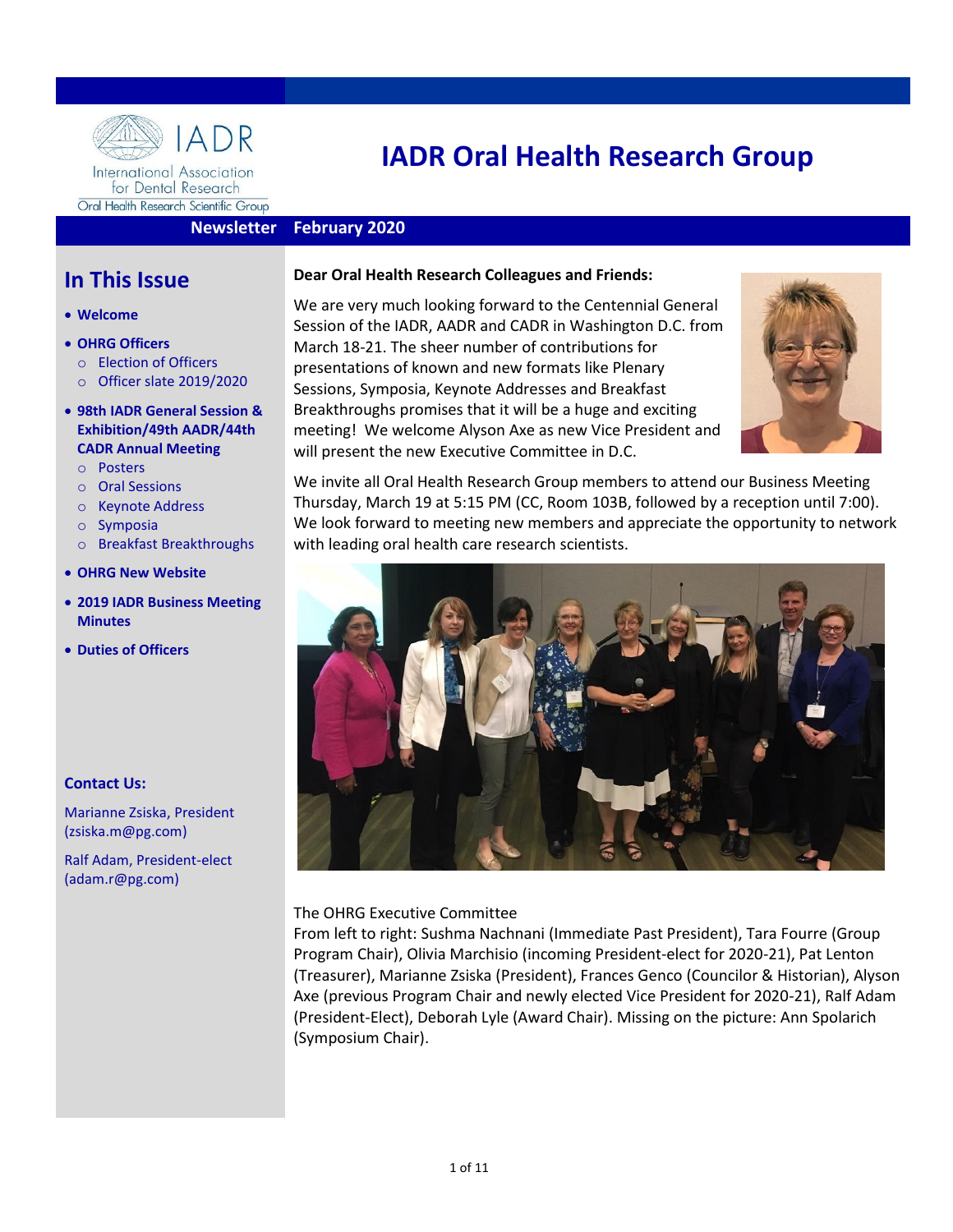## <span id="page-1-0"></span>*Election of Officers* **2020-2021 Vice-President:**

|            | Candidate Name   Candidate Institution / Company |  |
|------------|--------------------------------------------------|--|
| Alyson Axe | GlaxoSmithKline Consumer Healthcare              |  |

We would like to take this opportunity to congratulate Alyson and welcoming her back to the Executive Committee! We also continue to emphasize that we welcome your interest in taking a leadership role in the OHRG. We strongly encourage future candidates to participate. A great step to gain experience in the OHRG is to take on the role of Symposium Chair for one year, followed by Program Chair the next year.

Looking forward to seeing you in Washington D. C., **Marianne Zsiska** (President) & **Ralf Adam** (President-elect)

## <span id="page-1-1"></span>*Current OHRG Officers:*

| <b>Governance Position</b> | <b>Name</b>          | <b>Start</b> | <b>Expiration</b> |
|----------------------------|----------------------|--------------|-------------------|
| President                  | Marianne Zsiska      | 07/28/2018   | 03/21/2020        |
| President-elect            | <b>Ralf Adam</b>     | 07/28/2018   | 03/21/2020        |
| Vice-President (2019-2020) | Olivia Marchisio*    | 06/22/2019   | 03/21/2020        |
| Secretary/Treasurer        | Patricia A. Lenton   | 06/22/2019   | 03/26/2022        |
| Councilor(s)               | Deborah Lyle         | 06/22/2019   | 03/26/2022        |
| <b>Award Chair</b>         | <b>Sylvia Santos</b> | 06/22/2019   | 03/21/2020        |
| <b>Group Program Chair</b> | <b>Tara Fourre</b>   | 06/22/2019   | 03/21/2020        |
| Symposium Chair            | Ann Spolarich        | 06/22/2019   | 03/21/2020        |

\* Olivia will serve as VP as of June 22, 2019 – March 21, 2020, then advance to President-elect and serve from March 21, 2020 – June 26, 2021, and then President June 26, 2021 until March 26, 2022

## <span id="page-1-2"></span>*98 th IADR General Session & Exhibition/ 49 th Annual Meeting of the AADR/ 44 th Annual Meeting of the CADR*

Thank you to everyone who submitted their abstracts to the OHRG. We had a record number of 140 abstract submissions this year showcasing how highly diverse and vibrant Oral Health Research can be.

Let me take this opportunity to especially thank the other abstract reviewers, Alyson Axe, Tara Fourre, Pat Lenton, Ralf Adam and Deborah Lyle, for their thoughtful reviews and time-consuming work. I very much appreciate the help and support I have received from our current and past committee members. The Executive Committee welcomes Ann Spolarich (Symposium Chair for 2019-2020).

We had 140 abstract submissions for the Washington Meeting. Out of those, we had to reject 8, leaving us with 132 presentations. 27 of those were grouped into 4 oral sessions and 96 posters will be shown in 5 different clusters: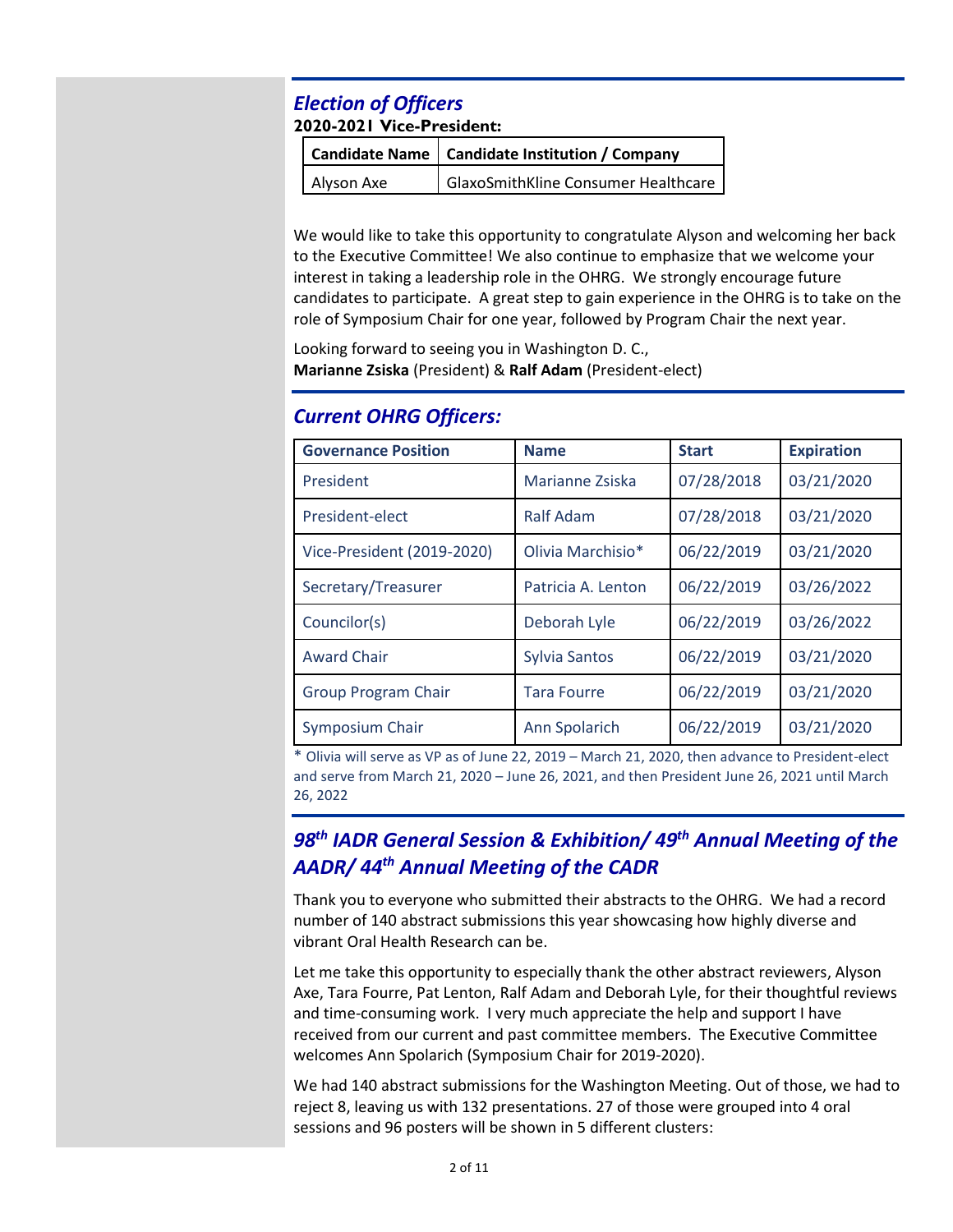#### **Poster Sessions:**

- Novel Technologies and Techniques to Assess Efficacy Thursday, March 19, 11:00 AM-12:15 PM.
- Oral Health Disease Associations Thursday, March 19, 3:45-5:00 PM.
- Survey Research and Reviews Friday, March 20, 11:00 AM-12:15 PM.
- Dentifrice and Toothbrush Technologies and Assessments Saturday, March 21, 11:00 AM-12:15 PM.
- Oral Cancer Risk Factors Saturday, March 21, 3:45-5:00 PM.

#### **ePoster Discussion:**

• Thursday March 19, 3:45-5:00

#### **Oral Sessions:**

- Assessing Oral Hygiene Wednesday, March 18, 8:30 10:00 AM:
- Efficacy of Stannous Fluoride containing Dentifrice Wednesday, March 18, 1:30-3:00 PM.
- Studies of Oral Cancer Thursday, March 19, 8:00-9:30 AM.
- Pre-clinical Technology Assessments, Saturday, March 21, 8:00-9:30 AM.

#### **OHRG Keynote Address:**

• **The Future of Oral Health Research – Deborah Lyle. Friday, 8:00 AM.**

#### **Symposia:**

This year we got requests for sponsoring/co-sponsoring an unprecedented number of 9 Symposia and 2 Breakfast Breakthroughs. Out of those, 5 symposia and the Breakfast Breakthroughs were accepted and 1 was re-organized as a pre-conference Satellite session with JDR/JCTR.

Accepted Symposia are:

*Past, Present and Future in Cariology.* **Sponsor: Cariology Research, Co-Sponsor OHRG. Wednesday, March 18, 10:15-11:45.**

*Can it be fun? Identifying Best Behavioral Practices In Dental Care for Preschoolers.*  **Sponsor: BEHSR. Co-Sponsor: OHRG. Wednesday March 18, 1:30-3:00.**

*Big Data Analytics in Dental Public Health Research: The promise of integration.*  **Sponsor: Clinical and Translational Science network. Co-Sponsor: OHRG. Thursday, March 19, 8:00-9:30.**

*Biomimetic Dentistry: How Do We Health, How Do We Destroy?* **Sponsor: Cariology Research, Co-Sponsor OHRG. Saturday, March 21, 8:00-9:30.**

*Management of Elder Dental Patients with Cognitive and Physical Dysfunctions.*  **Sponsor: Geriatric Oral Research Group. Co-Sponsor: OHRG. Saturday, March 21, 2:00-3:30.**

Accepted Breakfast Breakthroughs are:

*Engaging Dental Professionals in HPV Vaccine Promotion.* **Breakfast Breakthroughs, Sponsor: OHRG. Table 4, Thursday March 19, 7:00 to 7:45.** 

*ADA Seal of acceptance Program: An Introduction and Overview.* **Breakfast Breakthroughs, Sponsor: OHRG. Table 14, Friday March 20, 7:00 to 7:45**

Accepted Pre-Conference Satellite Session with JDR/JCTR:

*Master the Publishing Process: Evaluating Journal Quality to Peer Review.* **Satellite session. Sponsors: Editors of JDR/JCTR. Co-Sponsor: OHRG.**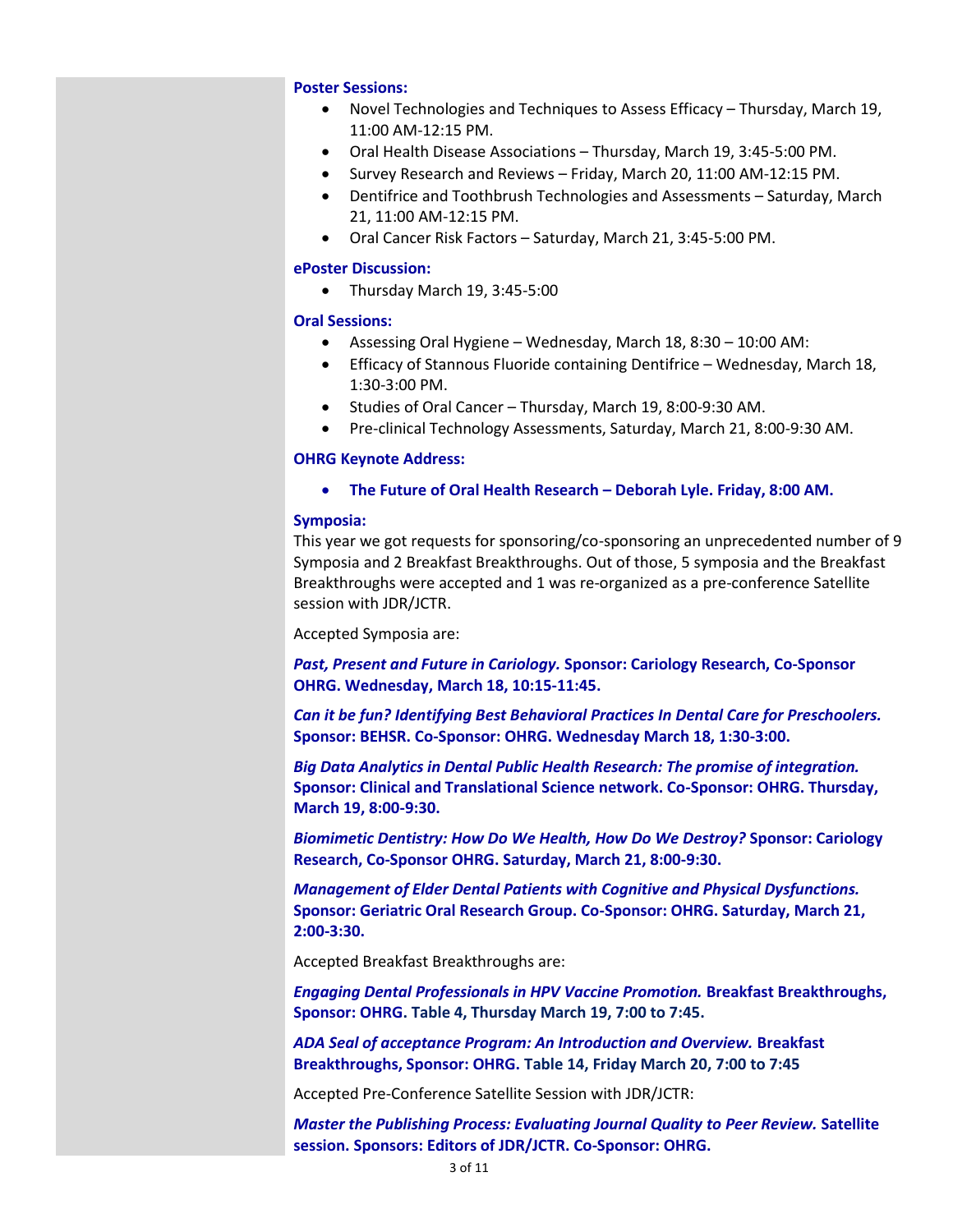## <span id="page-3-0"></span>*OHRG New Website and LinkedIn Group*

Our new website is up and running and can be visited at: [https://www.iadr.org/IADR/Join-Renew/Groups-Networks/Oral-Health-Research-](https://www.iadr.org/IADR/Join-Renew/Groups-Networks/Oral-Health-Research-Group)[Group.](https://www.iadr.org/IADR/Join-Renew/Groups-Networks/Oral-Health-Research-Group) In addition, we do have a LinkedIn group to facilitate easier collaboration between meetings: https://www.linkedin.com/groups/12009849/

The OHRG Executive Committee kindly asks each of their members to let us know once contributions to IADR/AADR/CADR sessions are finally published as full papers so that we can track the scientific contribution to the public. Thanks!

## *Tips for managing your member profiles on the IADR website to obtain OHRG messages*

To make sure you will receive relevant E-Mails for the OHRG via the IADR server, please set the right options in the IADR Member Portal. To do this, log into the IADR Member Portal, select "Edit my profile" on member tools. On the My Profile Page to the right under Account Options, select "My Privacy Options" and make sure the box for "include me in membership emails" is ticked.

## <span id="page-3-1"></span>*2019 IADR OHR Group Business Meeting Minutes, Vancouver, Canada*

Date: June 20, 2019 Time: 5:05 p.m.

RECORDED BY: Patricia Lenton (Secretary-Treasurer)

MEETING CALLED BY: Marianne Zsiska (President – OHRG)

ATTENDEES: Board Members: Ralf Adam; Alyson Axe; Tara Fourre, Frances Genco; Pat Lenton; Deborah Lyle; Olivia Marchisio, Sushma Nachnani; Sylvia Santos; Ann Spolarich, Marianne Zsiska

Approximately 40 conference-goers were in attendance.

AGENDA

1) Welcome and Opening Remarks, Marianne Zsiska

2) IADR Councilor and Historian Report, Frances Genco

### **IADR Council Summary**

#### **June 18, 2019**

Following are the Council highlights from the 2019 IADR/AADR/CADR General Session:

• Council approved a revised Mission Statement and new Vision and Value Statements for the IADR:

*IADR Mission Statement*

**Drive dental, oral and craniofacial research for health and well-being worldwide.** *IADR Vision Statement*

**Oral health for the world through discovery and dissemination.** *IADR Values Statement*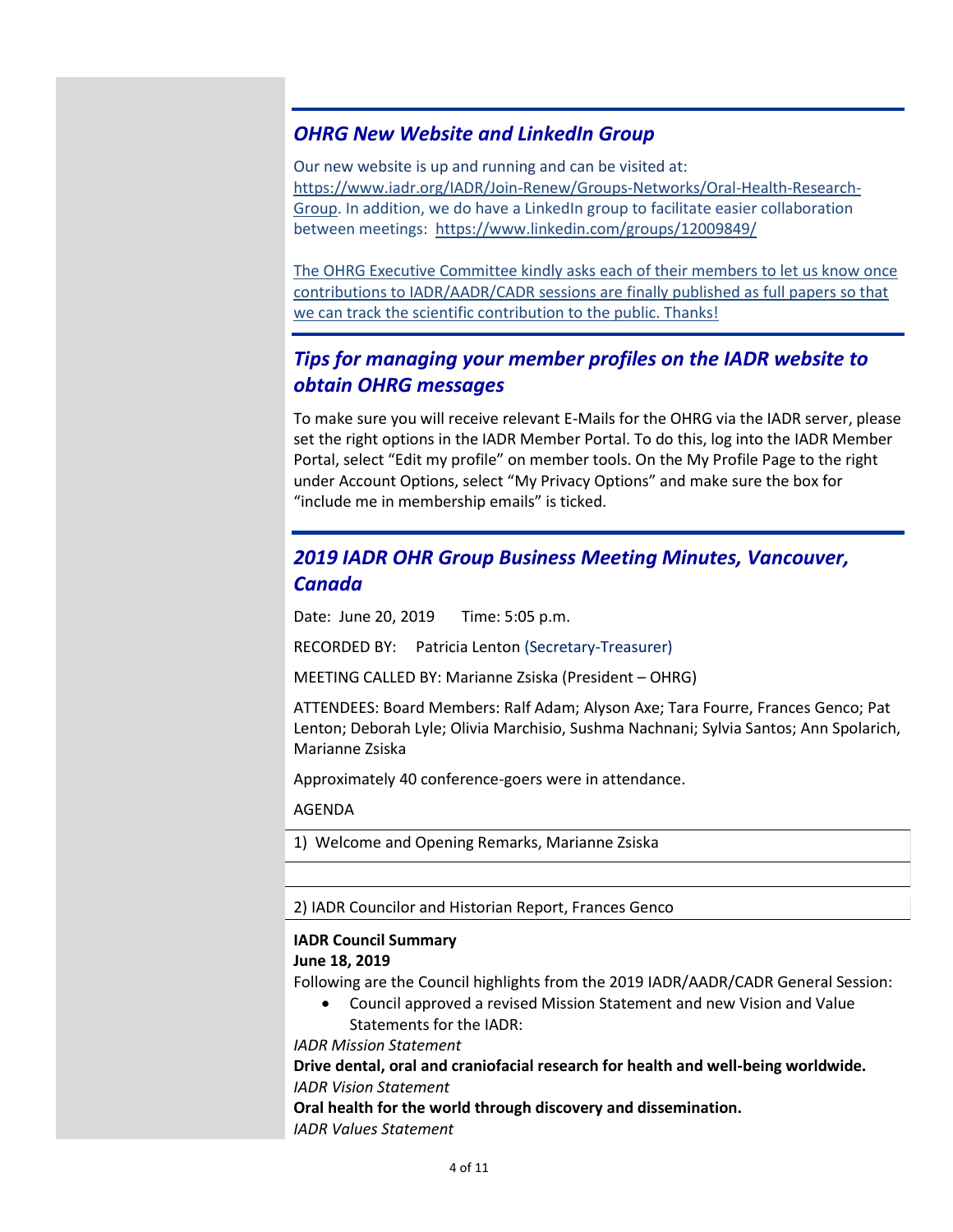#### **IADR Core Values**

#### **Excellence \* Responsibility \* Community**

**Scientific Excellence:** IADR values science conducted at the highest possible levels of rigor, innovation and ethics, across disciplines, from discovery science to clinical implementation to global population health.

**Social Responsibility**: IADR values the pursuit of science to improve health and wellbeing for all people, to reduce health inequalities and inequities, and proactively takes actions and positions to improve health.

**Scientific Community**: IADR values a diverse and inclusive scientific workforce, promotes work-life balance, and supports educational activities and mentoring networks to develop the next generation of scientists*.* There was a motion from Council requesting that the Board consider adding a reference linking research to clinical education in the values statement.

- Council approved the **2019-2020 IADR Committee Appointments** as presented by the IADR Board Operations Committee.
- Council approved a **Bylaws change** to update the Honorary Membership Committee from three to five members.
- Council approved a **Bylaws change** to update the *JDR Clinical & Translational Research* Editor-in-Chief to the IADR Board of Directors. [Constitutional change approved by membership in Fall 2018]
- Council approved the **IADR Budgets for 2019**.
- Council approved the **Joint IADR/AADR Budgets for 2019**.
- Council approved the **2017 Independent Auditors' Report**.

There was a motion from Council requesting that the Board consider making membership even more affordable for those with limited financial resources.

- Council approved the following slate of nominees to stand for election as **IADR Vice-president 2020-2021**:
	- o Finbarr Allen (National University of Singapore, Singapore)
	- o Sibel A. Antonson (Nova Southeastern University, USA)
	- o Brian O'Connell (Trinity College, Ireland)
	- o Council approved an **IADR Policy Statement** on the Safety of Dental Amalgam and **IADR Position Statement** on the Safety of Dental Amalgam.

The Council Feedback session addressed the IADR Scientific Groups/Networks and how funds may be utilized to increase the level of science presented at the General Session as well as retain and recruit new members

3.) AADR Councilor Report, Ann Spolarich

• Council approved a revised Mission statement and new Vision Statement for the AADR:

*AADR Mission Statement*

#### **Drive dental, oral and craniofacial research to advance health and well-being.** *AADR Vision Statement*

#### **Oral health through discovery and dissemination.**

After a lengthy discussion, Council **postponed a Motion** to change the name of the organization to American Association for Dental, Oral and Craniofacial Research until the March 2020 Council session.

• Council approved the **2019-2020 AADR Committee Appointments** as presented by the AADR Board Operations Committee.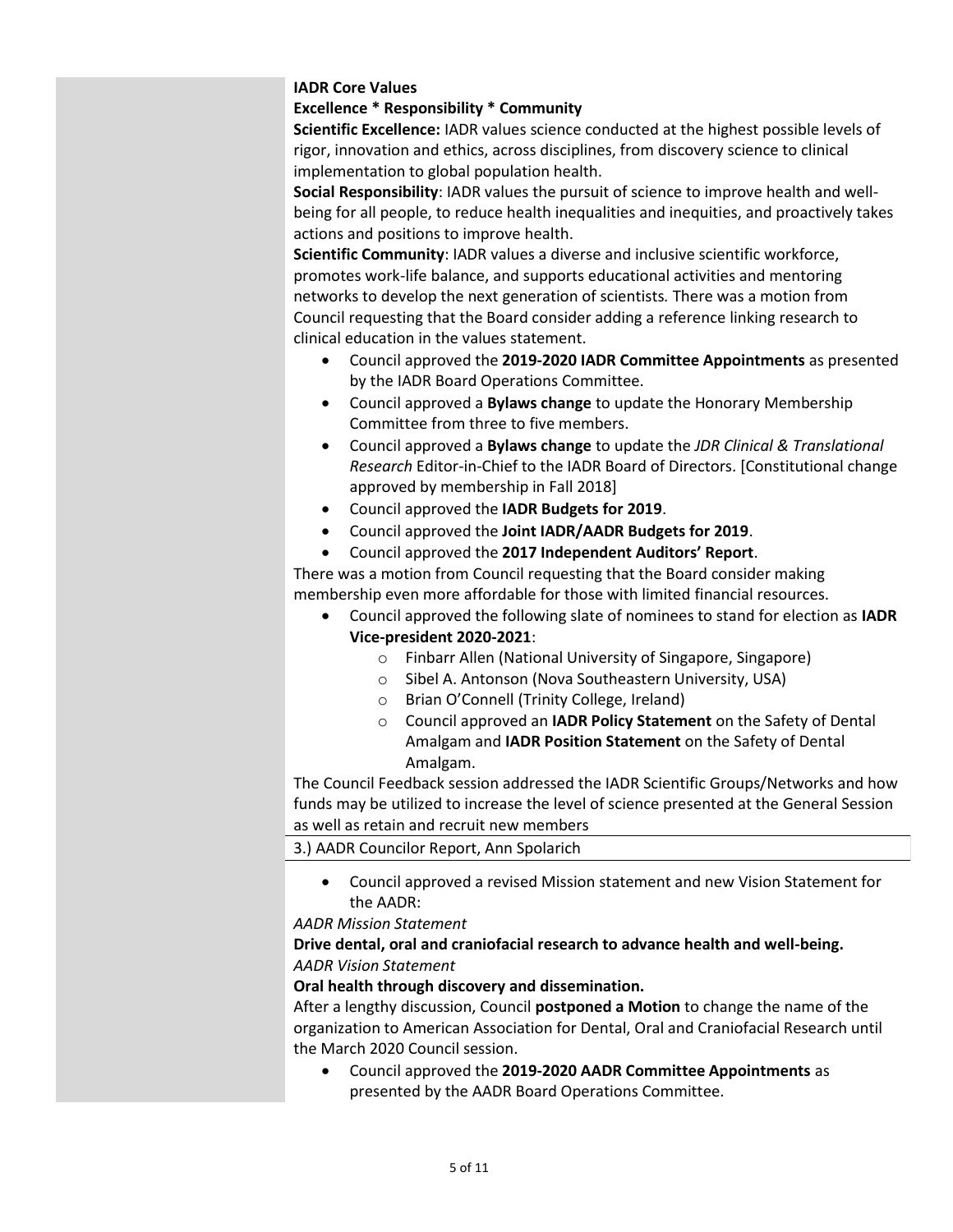- Council approved a **Bylaws change** to update the *JDR Clinical & Translational Research* Editor-in-Chief to the AADR Board of Directors. [Constitutional change approved by membership in Fall 2018]
- Council approved the **AADR Budget for 2019**.
- Council approved the **IADR/AADR Joint Budget for 2019**.
- Council approved the **2017 Independent Auditors' Report**.
- Council approved the following slate of nominees to stand for election as **AADR Vice-president 2020-2021**:
	- Keith L. Kirkwood (University at Buffalo, State University of New York at Buffalo)
	- Jane A. Weintraub (University of North Carolina at Chapel Hill)
- Council approved the following slate of nominees to stand for election as **AADR Publications Committee Member-at-Large 2020-2023:**
	- Rogerio M. Castilho (University of Michigan, Ann Arbor)
	- Jens Kreth (Oregon Health and Science University, Portland)
	- Sonia K. Makhija (University of Alabama at Birmingham)
- Council elected Brenda Heaton (Boston University, Mass.) as the **2019-2022 Member-at-Large**.
- Council selected **Portland, Oregon** as the site for the AADR/CADR Annual Meeting in 2023. This meeting will be in tandem with the American Dental Education Association meeting.

4) Symposium Chairperson Report: Tara Fourré

We had a total of 5 symposia submissions. One was accepted for presentation.

Title: Raising Awareness on Minimally Invasive Approaches in Clinical Dentistry.

There were 5 presentations as part of this symposium, which was co-sponsored by Cariology Research.

#### 5) Secretary/Treasurer Report: Pat Lenton

- OHRG is now the 5<sup>th</sup> or 6<sup>th</sup> largest group within the IADR
- Currently consisting of approximately 830 members
- The minutes from the London (UK) 2018 meeting were approved with no additions or changes.

6) Group Program Chair Report, Alyson Axe

- 146 abstracts were submitted.
- Abstracts were reviewed by Alyson Axe, with Ralf Adam, Tara Fourre and Marianne Zsiska
- 5 Oral Sessions with a total of 30 oral presentations
- 8 poster sessions => very wide span of topics/areas of interest.
- If abstract not appropriate for OHRG, it will be forwarded to other groups

7) Website, Sylvia Santos

• [http://www.iadr.org/IADR/Join-Renew/Groups-Networks/Oral-Health-](http://www.iadr.org/IADR/Join-Renew/Groups-Networks/Oral-Health-Research-Group)[Research-Group](http://www.iadr.org/IADR/Join-Renew/Groups-Networks/Oral-Health-Research-Group)

8) Awards Chairperson Report: Deborah Lyle

#### **IADR Oral Health Research Young Investigator Travel Award**

The inaugural IADR Oral Health Research Young Investigator Travel Award was presented to Janet Ajdaharian, Roseman University of Health Sciences, College of Dental Medicine, South Jordan, UT. Ms. Ajdaharian was one of 20 submissions for the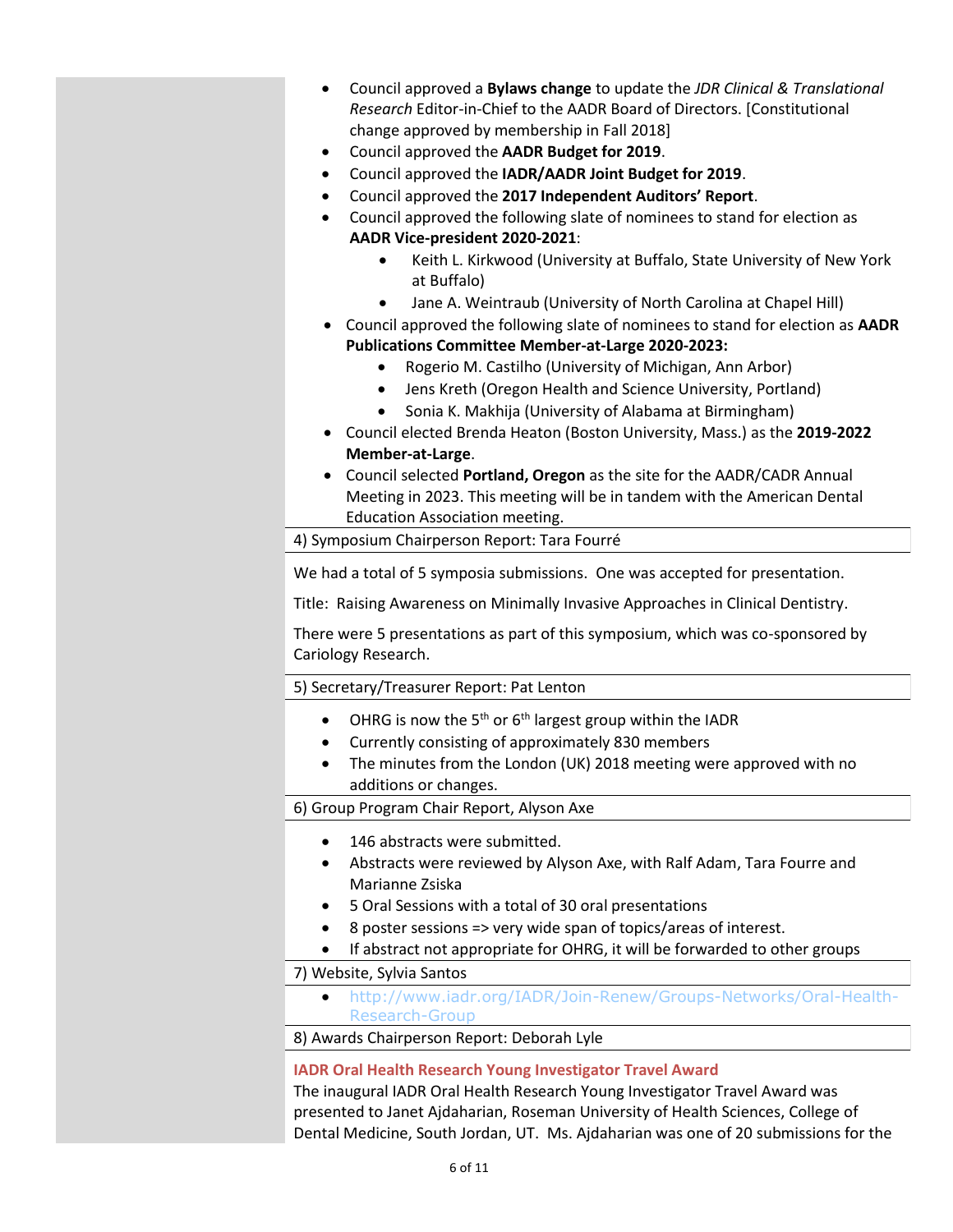2019 award. The study titled, Gingival cell invasiveness is differentially regulated by ecigarette flavor and nicotine levels (Abst #S1607), was presented at the poster discussion session on Thursday, June 20, 2019 between 3:45 pm and 5:00 pm.

Eligible attendees can apply for this award when they submit their abstract for review. Details are available at [https://www.iadr.org/IADR/Awards/Scientific-Group-](https://www.iadr.org/IADR/Awards/Scientific-Group-Awards/OHR/YITA)[Awards/OHR/YITA](https://www.iadr.org/IADR/Awards/Scientific-Group-Awards/OHR/YITA) or contact Sylvia Santos, incoming Award Committee Chair at [sersantos@verizon.net](mailto:sersantos@verizon.net).



#### **IADR Colgate Oral Health Research Award**

The 23<sup>rd</sup> IADR Colgate Oral Health Research Award was presented to Frances Genco. Mrs. Genco was one of the founding members of the OHRG that began in 1995 to support dental hygienist researchers. She has been involved in clinical research since 1985, supported and mentored young investigators, and elected to the OHRG board. Frances has held leadership positions for several corporations and conducted clinical trials domestically and internationally.

Dr. Marsha Butler, Vice President at Colgate-Palmolive saw a synergy with the group focusing on prevention and improving oral care for the public. Colgate has generously sponsored this award and group reception for the past 23 years. The OHRG sincerely appreciates the relationship with Colgate and Dr. Butler.



CONCLUSIONS: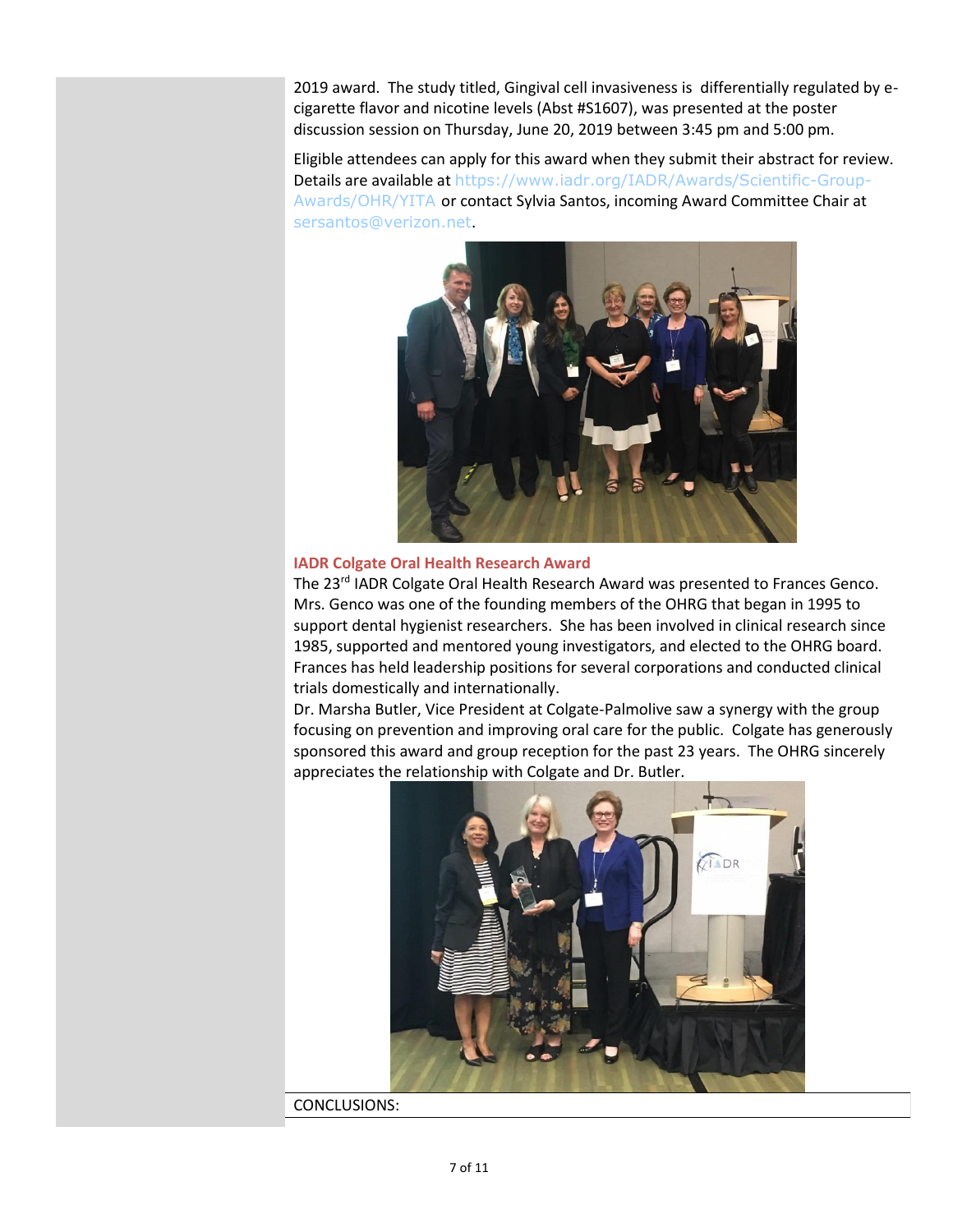The meeting was adjourned at 6:00 p.m. with a special thank-you to Colgate-Palmolive for their contribution towards our reception.

RESPECTFULLY SUBMITTED: Pat Lenton, Secretary/Treasure

## <span id="page-7-0"></span>*Duties of Officers*

*Below are the minimum responsibilities for each office of the Scientific Group/Network (SG/N) as approved by IADR Council, March 21, 2017:*

#### *OHRG President*

The president is responsible for the administration of the OHRG. S/he ensures that each officer performs their duties as outlined and meets the needs of the membership. The President-Elect succeeds to this office.

- Preside over the annual membership meetings and any meetings of the Executive Committee.
- Prepares the agendas for the membership meetings and the Executive Committee meetings in a timely manner to be sent to other Executive Committee members for input in a timely manner.
- Arrangement of business meeting and/or reception in conjunction with IADR GHQ. The annual business meeting and/or reception offers an opportunity for networking within OHRG and developing future initiatives and leaders.
- Liaison with IADR Regions, Divisions, Sections The IADR Regions, Divisions and Sections also hold meetings and may ask for assistance of the IADR SG/N in preparation of their local programs. The president will be the contact for any requests and may utilize all resources of the SG/N to meet the requests.
- Website & newsletter liaison
- Each SG/N should have a website. The IADR GHQ offers space to host a site. The president will work with the GHQ staff to keep content up to date. If the SG/N chooses to host a newsletter to the membership, the president will work with the GHQ to distribute to the SG/N membership.
- Recommend candidates for IADR Vice-president. As a leader in a SG/N the president should recommend candidates annually for the office of IADR Vice-president
- Oversight of SG/N budget
- All officers have fiduciary responsibility for the SG/N.
- Submit "President's Message", professional photograph, and other information to the President-Elect to be included in the Newsletter.
- Approve the annual Newsletter before it is submitted to IADR staff for electronic distribution.

#### *OHRG President Elect*

- Selection of Group Program Chairs, Session organizers and Abstract Reviewers for IADR General Session and AADR Annual Meeting with OHRG officer (executive committee) approval.
- The president-elect will be responsible for networking and identifying the GPC, session proposal organizers and reviewers for each General Session and/or Annual meeting. Nominations are ratified by the full SG/N officers. This is an important role in keeping the integrity of the science presented at the General Session.
- Website & newsletter liaison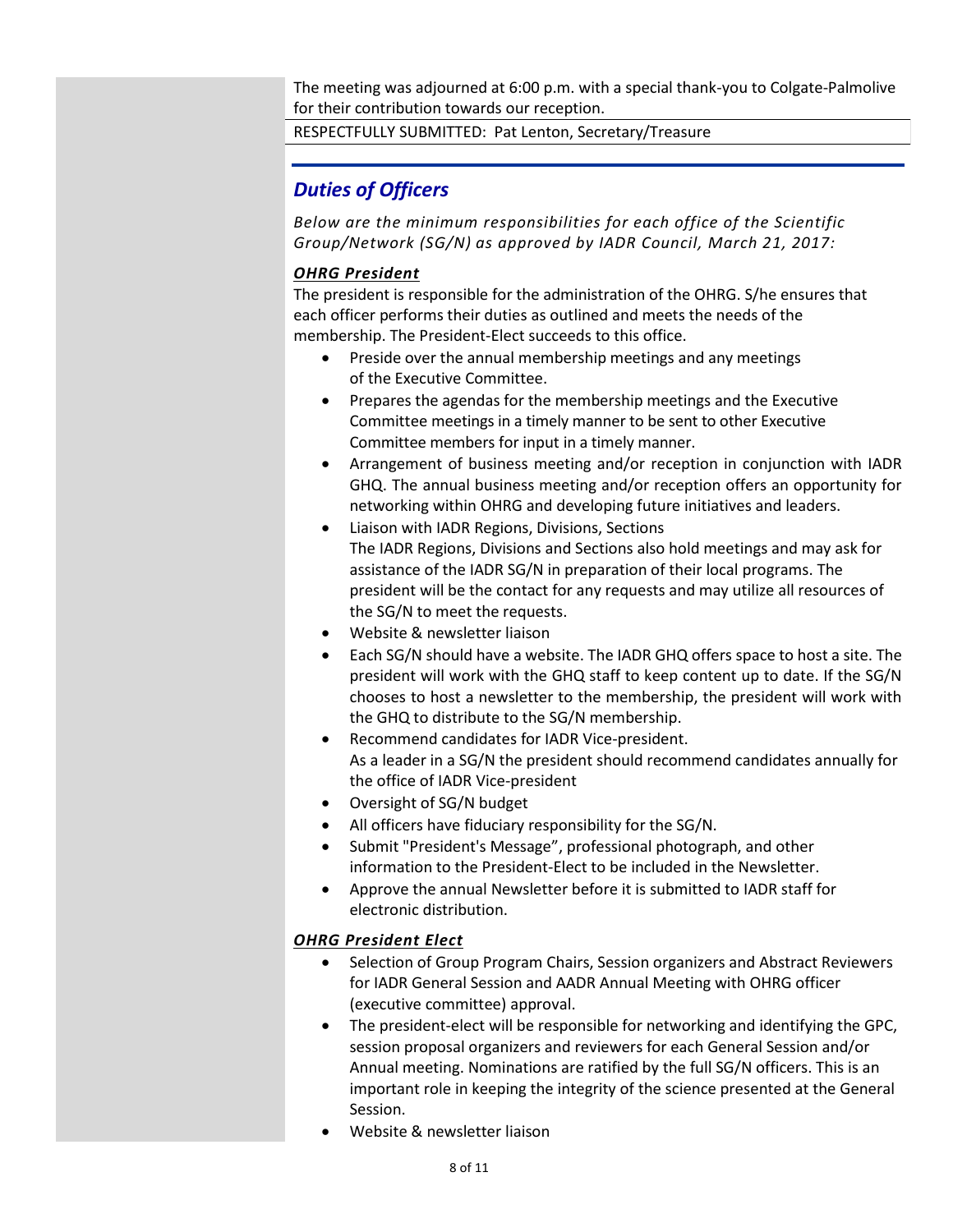• Oversight of SG/N budget

#### *OHRG Vice President (1-year term as VP, 1 as president-elect, 1 as president)*

- Solicit nominations for OHRG elected offices
- The Vice-president will be responsible for identifying candidates to stand for the 3 elected offices of OHRG (Vice President, and for the 2 positions when 3-year terms are expired: Secretary/Treasurer, IADR Councilor). Each SG/N will need at least 2 individuals to stand for election for each position.
- Selection of AADR Councilor to represent OHRG at AADR Council meeting. The Councilor to represent the SG/N at the AADR Council shall be appointed by the SG/N Vice-president. The AADR Councilor must be an AADR member in good standing.
- The Councilor for the IADR is elected by the OHRG membership.
- Oversight of SG/N budget

#### *OHRG Secretary/Treasurer (3-year term)*

- Completing annual report for GHQ. Per the IADR Constitution the SG/N is required to submit an annual report of activity to the GHQ. The report is share with the Board and Council.
- Reporting on SG/N finances at business meeting. The GHQ will provide the SG/N Secretary/Treasurer quarterly updates on membership and on invoices. It is the responsibility of the Secretary/Treasurer to report at the annual meeting or via email to the membership how the SG/N resources are being utilized, i.e. awards, symposia sponsorship etc.
- Requesting invoices, payments on behalf of SG/N. The Secretary/Treasurer is the liaison with the GHQ for payments, invoices etc. that are required on behalf of the SG/N.
- Oversight of SG/N budget
- Take minutes during OHRG meeting at IADR/AADR Meeting(s).
- Disburse draft minutes to Executive Committee for review and editorial suggestions within one month of the related meeting.
- Submit draft minutes to President-elect for inclusion in the Newsletter that precedes the IADR meeting at which their approval will be voted on.
- Disburse Minutes at following OHRG Annual Meeting where they will be approved.

#### *OHRG Past-President*

The Immediate Past President shall support the current President. The Immediate Past President is a member of the Executive Committee and serves as Chair of the Nominating Committee.

- Support the president and help the President-Elect with the Newsletter.
- Chair the Nominations Committee made up of the President and the President-Elect.
- Submit nominations to the nominations committee.
- When the President is unable to preside over the annual IADR meeting, the Past President shall take on this responsibility.

#### *IADR Councilor*

• Represent OHRG at IADR Council Meeting

The primary responsibility of the Councilor is to attend the IADR Council meeting and vote in a manner that is representative of the SG/N policies.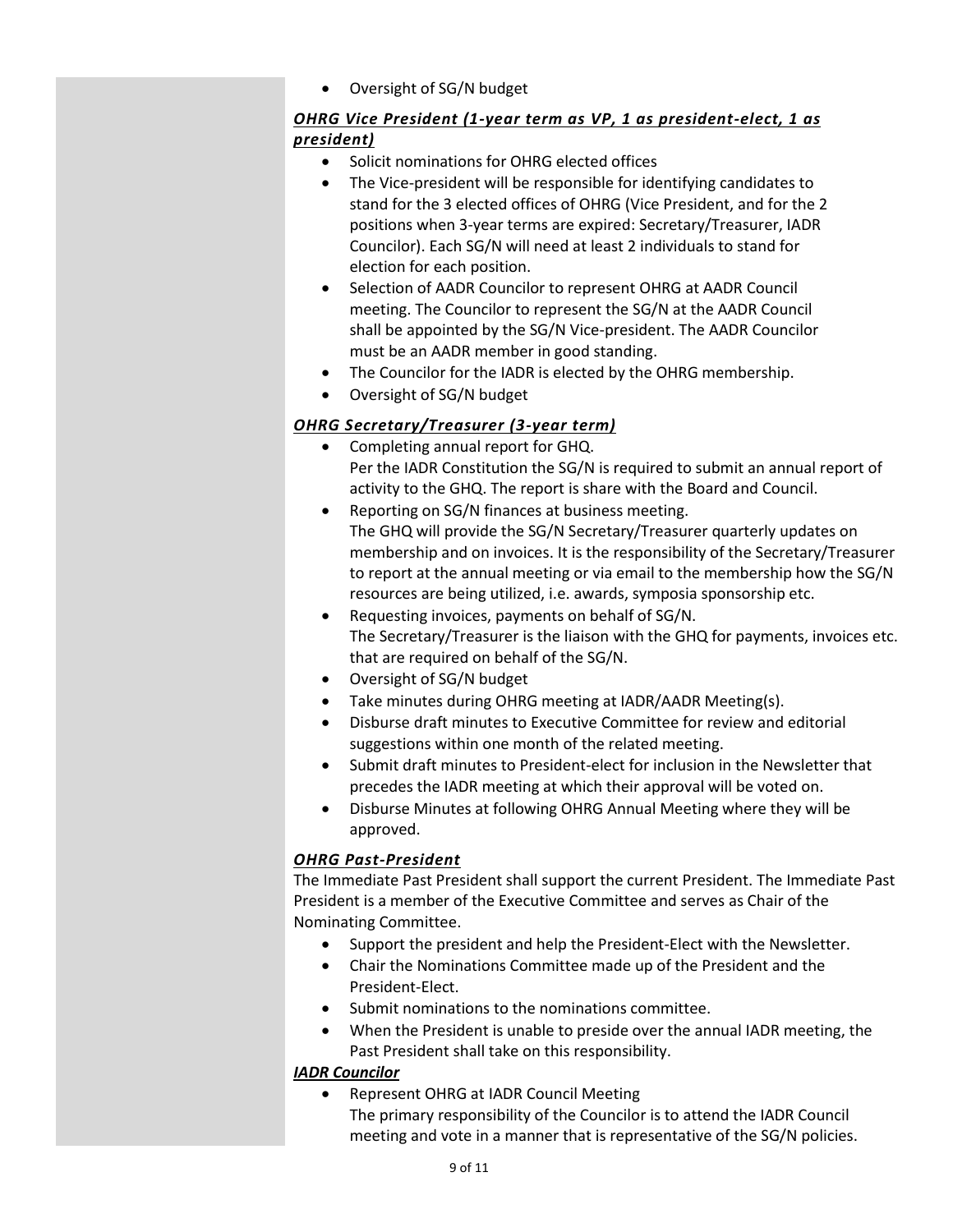- Report to OHRG events arising from Council After the Council meeting the Councilor should report either via email or at the annual business meeting the issues arising from the Council.
- Science policy liaison The Councilor will also act as a liaison between the GHQ and OHRG on any science policy issues. The Councilor will work with the OHRG experts to provide feedback on any questions posed.
- Oversight of SG/N budget

**All officers have an obligation to act in the best interest of the SG/N.**

*OHRG officers will appoint annually Group Program Chairs (GPC), Session organizers and Abstract Reviewers to manage the SG/N content for the General Session and Annual Meeting. The GPCs, session proposal organizer and reviewers are vital to the success of the General Session.* 

*The responsibilities of the Program Chair and Program Chairelect/Symposium Organizer are described below:*

#### *OHRG Program Chair*

The Program Chair is responsible for the abstract review and scheduling into the IADR program. This is the second year of a two-year appointment; the first year is serving as Program Chair-Elect/Symposium Organizer. The Program Chair is a member of the Executive Committee.

Specifically, the duties are:

- Serve as coordinator of abstract reviews and has final authority to accept or reject any abstract that they deem as being acceptable or unacceptable.
- Responsible for creating the scientific program sections with the Central Office.
- Coordinates and/or identifies topics and speakers for lunch & learns and workshops.
- Acts as one of the abstract reviewers and selects additional reviewers as necessary when the number of abstracts warrants it.
- Keeps reviewers informed of time requirements and deadlines for abstract reviews.
- Reviewer selection It is recommended that members from different countries should be included.
- Attends IADR Group Program Chair meeting at the annual session.

#### *OHRG Program Chair-Elect / Symposium Coordinator*

The Program Chair Elect is responsible for organizing the OHRG Symposium in cooperation with IADR Symposium Organizers, the OHRG Program Chair, and the OHRG Executive Committee. The Program Chair-Elect serves a two-year term with the second year serving as Program Chair. During this first year, the individual serves as a member of the Program Committee and may be an abstract reviewer. Generally, the duties are:

- Review submission deadlines.
- Presents topics to Executive Committee for approval, obtain approval of speakers.
- Seek out other groups to collaborate with, IADR encourages joint symposia
- Attend OHRG business meeting, participate in any ad hoc meetings, and attend symposium at IADR when possible.
- Arrange for speakers to prepare manuscripts for publication when